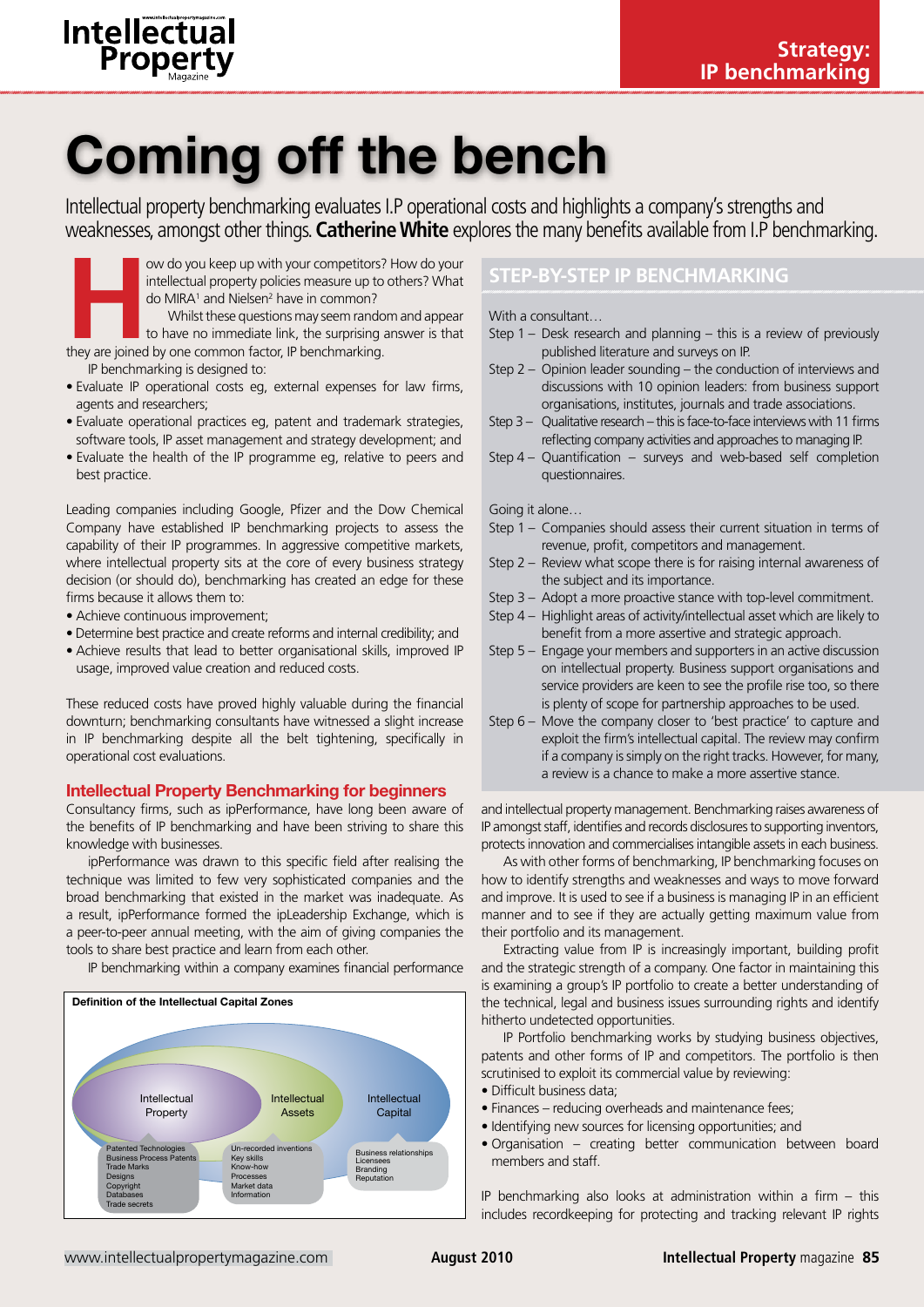



and the maintenance and updating of records or innovations.

IP benchmarking is a valuable process for maximising success. Major players who dominate the market do so in part because of their expertise in managing, maximising and understanding IP value – by extension improving value for shareholders. They tend to have widely disseminated knowledge of their IP strategy, which itself is structured to capture much of the firm's intellectual capital. As a result, the IP strategy is supporting the business plan eg, locking out competitors and maintaining a market lead.

Through exercises including workshops and meetings, the business is guided to a better understanding of what protection is needed and how to handle risks from other industry competitors. The result is that accurate investment decisions can be taken with a better understanding of the business.

Todd Messal, patent counsel at Boston Scientific Corporation, is an advocate for strategic management and IP benchmarking, after working with ipPerformance. Messal said he found the *Strategic & Operational Management of IP Report* to be very helpful. "It is one of the most concrete and definitive reports of current IP practices and views that I have seen,"<sup>3</sup> he noted.

The report studies the role of IP strategy, technological development, IP operations, trade secrets, resources and licensing management. Audit exercises categorise and assess a portfolio and strategic metrics focus on performance control, a measurement system, IP portfolio and exploitation and the collection of data and recommended action.

The final reports produce qualitative information, metrics and valuable benchmarking which can be implemented by management. One company that benefited from such metrics is Praxair Technology: "With the mounting pressure on IP Leaders there is a pressing need to provide management with statistical information on the effectiveness of our departments. The comprehensive ipPerformance studies provide IP Leaders with the detailed metrics required to establish meaningful best practice baselines to better manage their departments,"4 Sam Pace, chief IP counsel at Praxair Technology, explained.

Internal benchmarking is used mostly for IP asset management activities eg, looking at growth strategies, collaborations between IP creators and decision makers and automating workflow between employees and departments.

Cross industry benchmarking is of particular value. It plays a key role for a firm in helping to establish best practice and pave the way for positive changes. The objective is only fulfilled if the participant targets potential benchmark partners and groups both outside and inside the industry, who appear to have developed better practice in key areas associated with the business.

When a benchmarking exercise is set up, a target group and participant is identified (intra-company, cross-industry, industry and general.) A method is then determined to meet the company's particular needs. ipPerformance offers a range of techniques, such as face -to-face full scale benchmarking (which is carried out in an informal meeting to exchange information), survey conducting - either broad or industry based - conferences which allow networking and discovery, and they also use telephone benchmarking. In addition, they use collaborative means to explore benchmarking in-depth and publish reports.

#### Consultants and benchmarking case study

Coller IP Management comprises a multidisciplinary team of legal and business experts who have developed a range of IP services, allowing their clients to realise their full intellectual capital, whilst protecting it legally.

Coller IP described one client, who delivered key innovations to its customers worldwide as a result of their benchmark study, which added value to the business. As with any large company, the client was managing a large patent portfolio and was seeking to establish whether or not new commercialisation opportunities existed for its inventions.

The business was especially keen to understand which parts of its portfolio had wider applications. Coller IP commissioned a review of the firm's patent portfolio and assessed which technologies had unrealised potential licensing opportunities. Coller IP was able to identify the most promising inventions and identified several patent clusters that might lead to licensing opportunities. The report included company and market information, which enabled the client to better understand the markets they existed in and identify new licensing opportunities.

ipPerformance has been involved in best practice benchmarking since 2003 and is central to their business model.

Robert Williamson, from ipPerformance, has been involved with IP best practice benchmarking since 2001. When he was at Delphion (now Thomson) he initiated a couple best practice benchmarks. He formed a lead user group to study IP asset management best practice and investigate how leading companies in the various industries captured, managed and used their intellectual property. After observing variants, based on factors linking to company business model, culture and sophistication, he then designed a comprehensive survey that studied the IP life-cycle and partnered with Intellectual Property Owners Association (IPO) to study a wider population of companies

Since then, Williamson stated that he is "learning new and intriguing approaches," which are applied to methods, tools and techniques, that firms later use to achieve their business value results, eg, increasing profit margins and profitability, increasing income and establishing a sustainable competitive advantage.

 Coller IP looks at ways to develop benchmarking within a business and then implements an IP strategy plan. The study builds up a picture of best practice within the firm, and then cross-checks this with previously published surveys/literature.

Through this study, common themes are normally exposed, which are then analysed and evaluated under four broad headings of: Knowledge, Strategy, Processes and Resources. Coller IP then monitor these categories by indentifying activities and signals that indicate how far a company has progressed towards achieving best practice.

The benchmarks used by Coller IP are varied and have been tested in a wide range of businesses such as engineering and motorsports.

Each year, the UK Motorsport and High Performance Engineering industry undertakes development programmes to produce leading edge technologies, yet little is protected for wider commercialisation. Coller IP undertook a programme of work that was designed for small to medium businesses within the UK Motorsports sector to improve the capture and commercialisation of IP. The scheme was grant-funded by Motorsport Development UK. The work carried out included:

- Organisation and delivery of five training workshops;
- IP Audits of twenty seven companies and the subsequent development of IP action plans;